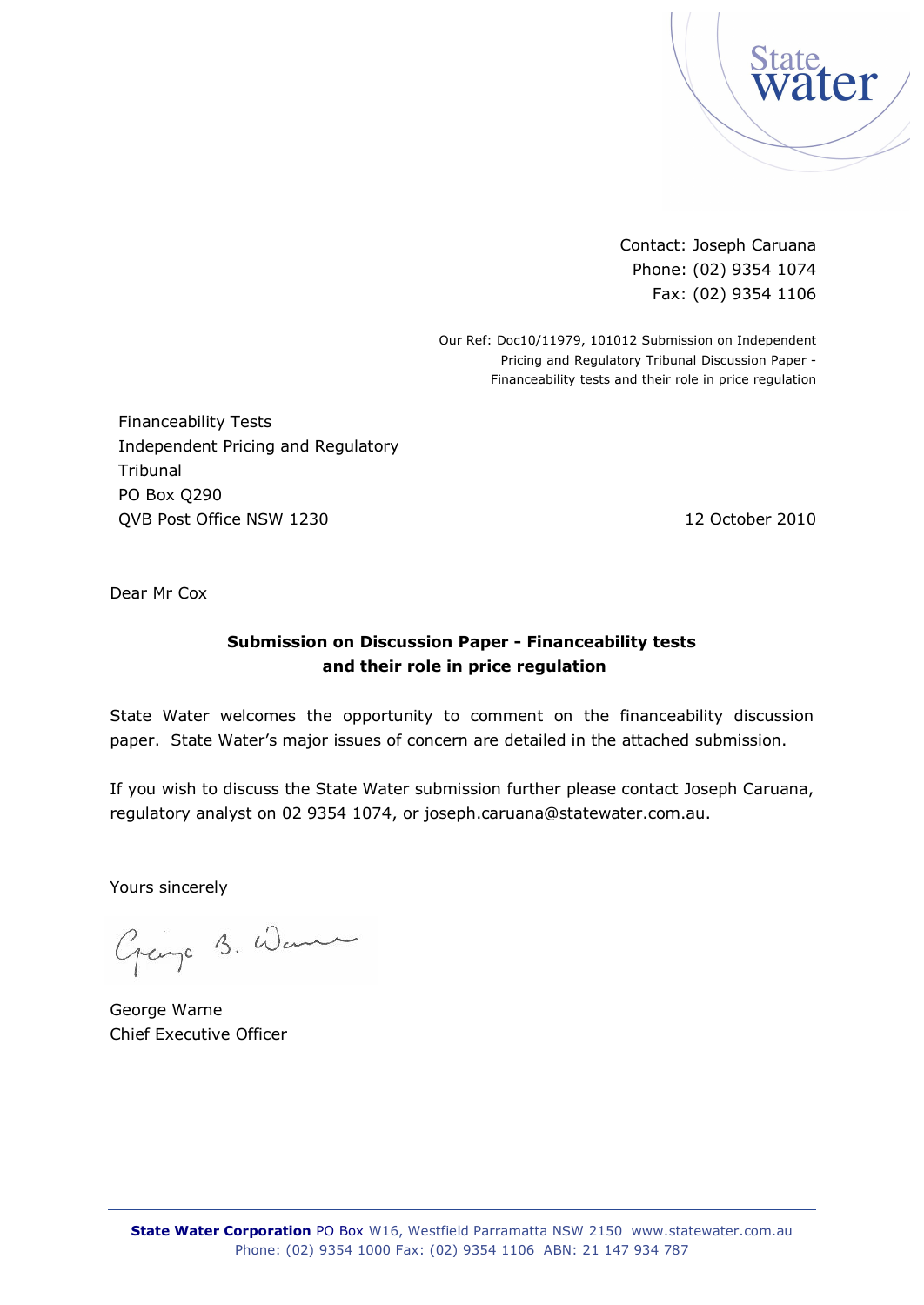#### **Introduction**

State Water welcomes the opportunity to respond to the Independent Pricing and Regulatory Tribunal's (IPART's) Discussion paper - *Financeability tests and their role in price regulation*. The long-term financial sustainability of State Water is a key regulatory outcome for all stakeholders, including shareholders and customers. It is important that State Water has the financial capacity to invest in required bulk water infrastructure and undertake appropriate operating and maintenance expenditure. It is also important that State Water has the capacity to meet its debt obligations and provide a commercial return to equity holders; otherwise incentives for new investment are weakened.

State Water supports IPART's interpretation of legislation that it is obliged to consider whether pricing decisions are likely to adversely affect the financeability of a prudent, efficient business. A firms' stand-alone credit rating is the key indicator of credit worthiness and financial viability and NSW Treasury requires Government owned businesses to maintain an appropriate investment grade credit rating. State Water supports the current financeability tests adopted by IPART as they provide an objective, transparent and relatively simple assessment of credit rating.

However, State Water believes that the financeability tests undertaken in State Water's 2010 pricing determination highlight a 'disconnect' between projected debt gearing and credit rating outcomes relative to the benchmarks adopted in the determination of the weighted average cost of capital (WACC). IPART's analysis shows State Water's credit rating falling well below investment grade over the course of the 2010 Determination (to BB in 2013-14), despite projected gearing levels remaining well below the target 60 per cent benchmark

State Water contends that the provision of an appropriate risk adjusted revenue allowance should facilitate achievement of an investment grade credit rating at gearing levels up to the target benchmark. In this regard, the financeability test provides an important input into the determination of gearing levels that support investment grade credit rating outcomes.

In the 2010 determination, IPART concluded that State Water's financial viability issues were best managed by the business and its shareholders through additional equity funding:

*'Our view is that a company susceptible to drought and operating in a competitive market would not simultaneously significantly increase its level of gearing, expenditure and returns to shareholders without compromising its credit rating.'*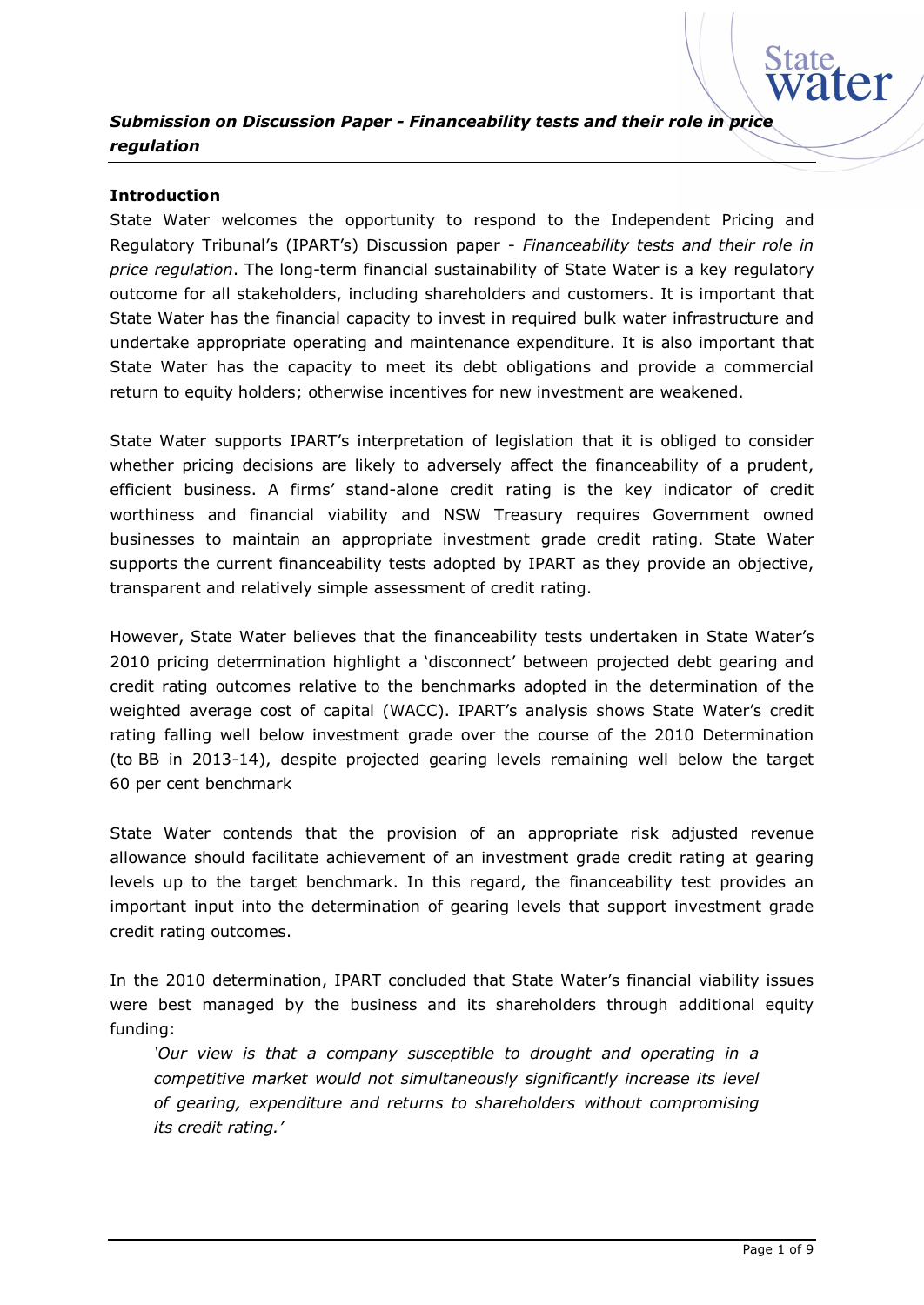

State Water agrees in principle that higher levels of equity funding may be required in order for State Water to retain an investment grade rating. However it is inconsistent for IPART to determine that 60 per cent gearing is an efficient capital structure for the purposes of determining State Water's WACC, but then effectively require State Water to limit gearing levels to below 40 per cent or otherwise accept below investment grade credit rating outcomes. State Water contends that a company 'susceptible to drought and operating in a competitive market' would not adopt high levels of financial risk as reflected in IPART's benchmark gearing level of 60 per cent. IPART's financeability test clearly supports this conclusion.

The projected deterioration in State Water's credit rating is due to a combination of both high business risk and high financial risk. State Water does not benefit from stable and predictable regulated cash flows. Resultant higher business risk means that State Water cannot afford the same level of financial leverage typical of lower risk metropolitan water utilities. State Water's higher business risk is recognised by IPART in the financial viability analysis through the adoption of a higher risk business profile relative to other NSW water businesses. However, IPART does not recognise State Water's higher business risk in the WACC through the adoption of lower gearing and/or higher equity beta assumptions.

State Water's initial submission proposed a debt gearing benchmark of 30 per cent, consistent with State Water's business risk profile and a BBB+ credit rating. Had the final determination adopted a 30 per cent debt gearing benchmark, it would be appropriate for IPART to undertake financeability tests based on this benchmark, with the onus falling on the business and its owners to manage capital structure outcomes around this benchmark. However, under current determination outcomes, State Water is exposed to sub-investment grade credit rating outcomes at gearing levels well below the target 60 per cent benchmark, and is not compensated for the resultant higher cost of debt.

IPART's discussion paper states 'in making our 2010 determination for State Water, we decided that the short-term financeability issues we identified were best managed by the business and its shareholders, rather than by us'. In response, State Water argues that State Water's financeability issues are not 'short-term' but rather reflect an inconsistency between input WACC parameters and pricing determination outcomes. The determination of WACC assumed 60 per cent debt gearing and a debt margin based on a BBB to BBB+ credit rating benchmark. In contrast, the financeability test determined a BB credit rating outcome based on actual gearing levels of 45 per cent. State Water notes that credit rating outcomes would have been far worse under notional 60 per cent debt gearing assumptions.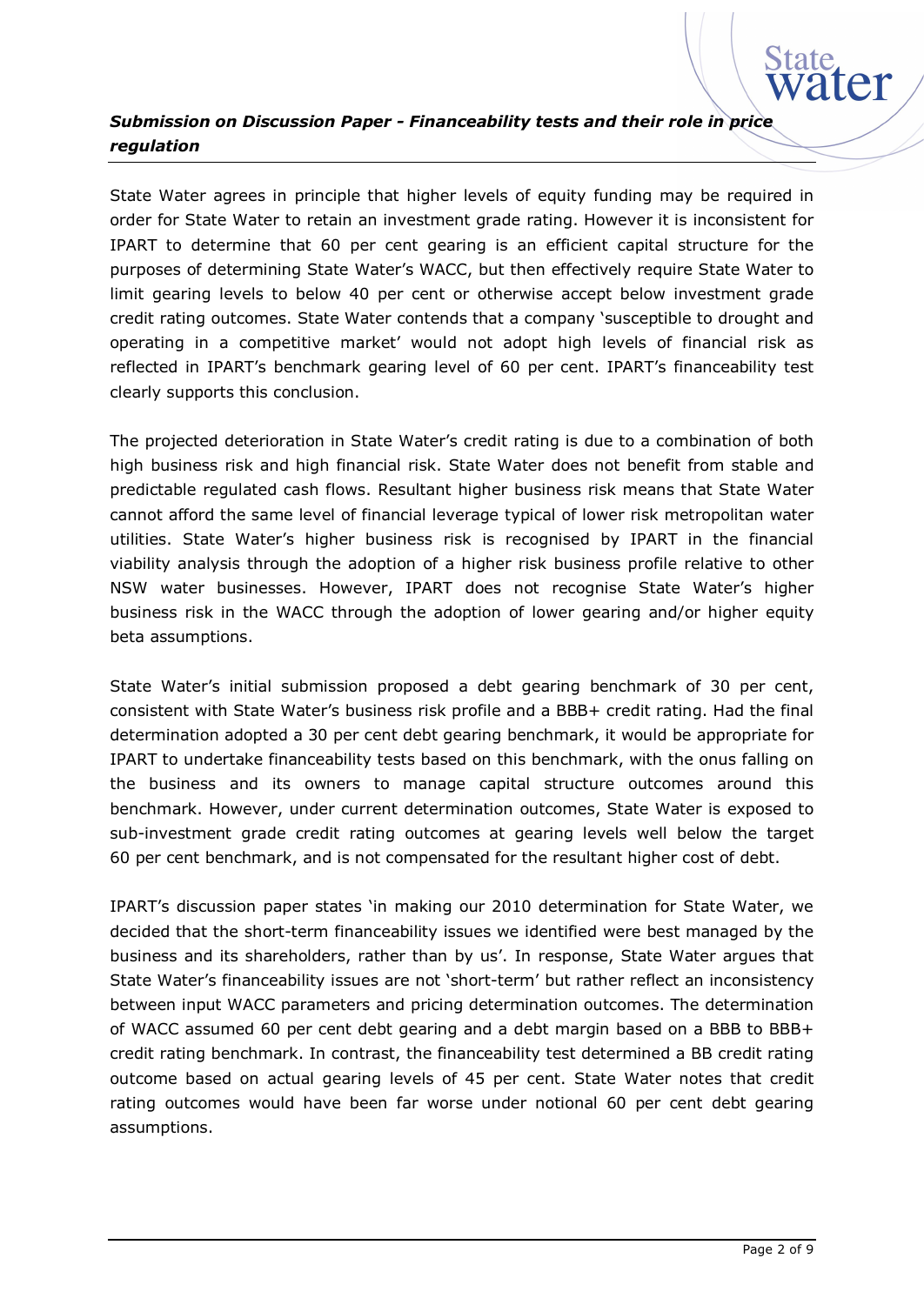

State Water believes that an appropriate regulatory response would have been to reduce the 'notional' debt gearing benchmark to a level that supported investment grade credit rating outcomes based on State Water's underlying business risk profile. This would have necessitated a target debt gearing benchmark of between 30 to 40 per cent, with a corresponding increase in the WACC to reflect revised capital structure assumptions. Under such assumptions, State Water would achieve investment grade credit rating outcomes, consistent with the BBB to BBB+ credit rating benchmark used to derive the cost of debt.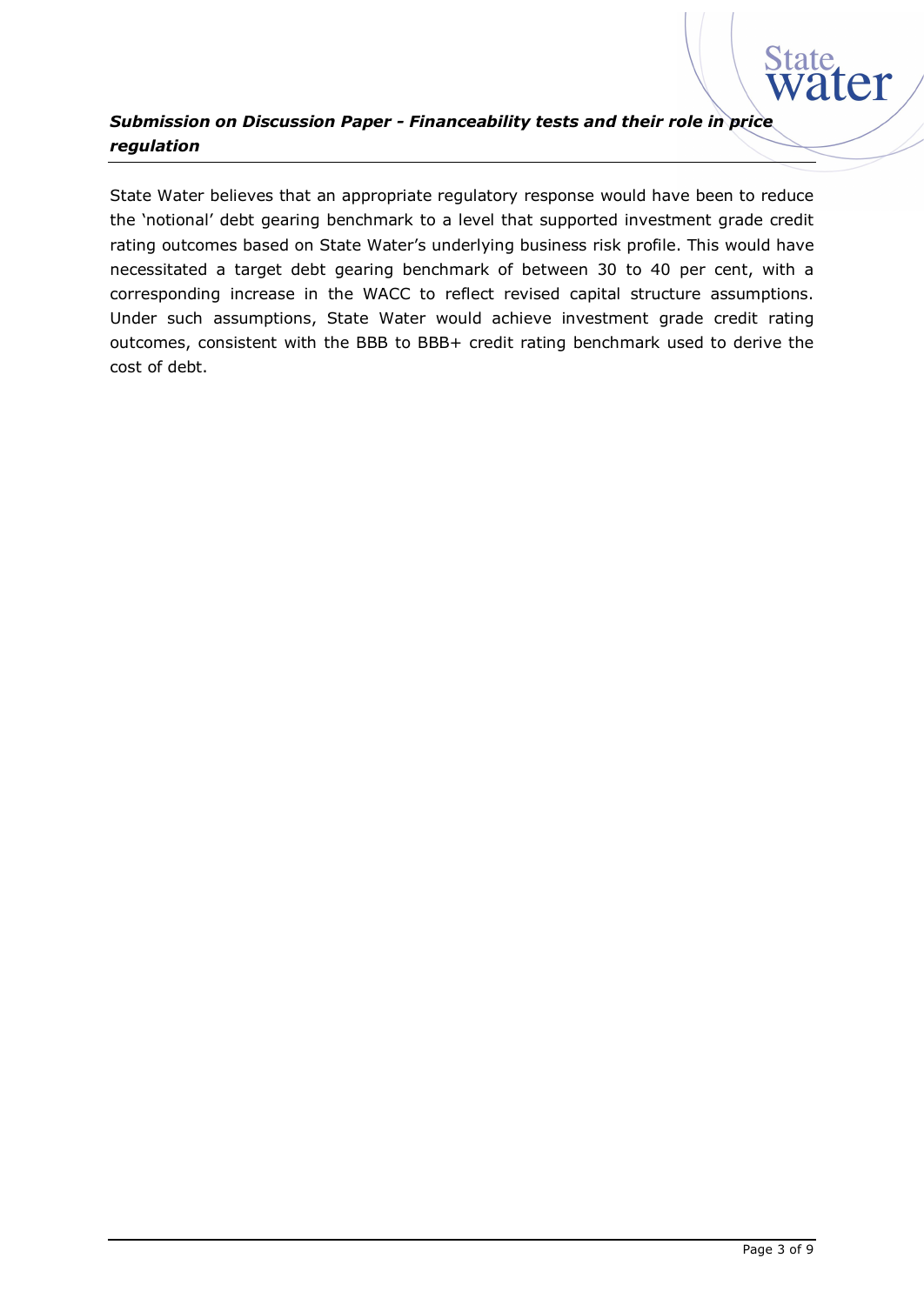#### **Issues on which IPART is seeking comments**

*1. Should we continue to use the current four financial ratios to project the likely credit rating? If not, what ratios should we use?*

State Water supports the four financial ratios currently used by IPART to project likely credit rating outcomes. These ratios are consistent with that adopted by NSW Treasury and rating agencies when assessing the credit rating of regulated utilities.

The financial ratios currently used should only be changed if there is clear evidence of alternative ratios being used by NSW Treasury and credit rating agencies. Alternative ratios should only be used if there is transparent and objective data available (i.e. ratio ranges) to facilitate assessment of credit rating within each business profile.

#### *2. Should we consider other factors in addition to these financial ratios in projecting credit rating? If so, what factors should we consider, and why?*

State Water believes that the financial ratios currently used provide a transparent and objective methodology for assessing financial viability. The qualitative factors listed in Table 4.1 of IPART's discussion paper (including regulatory environment, operating characteristics and stability of business model), contribute towards the assessment of business profile. Of these factors, stability and predictability of regulated cash flows is the primary determinant of business profile.

The assessment of business profile is a key input to the determination of credit rating. Regulated businesses with lower risk business profiles can afford to adopt higher levels of financial risk and still maintain an investment grade credit rating. In contrast, regulated businesses with average to high-risk business profiles (such as State Water) require higher levels of financial protection (i.e. lower gearing) in order to achieve an equivalent rating. NSW Treasury should provide input to IPART's assessment of business profile, based on information from the annual stand-alone credit rating assessments of Government owned businesses.

#### 3. *Should we continue to use a credit rating of BBB+ or BBB as the benchmark for passing the financeability test? If not, what benchmark should we use?*

State Water supports the continued use of the BBB to BBB+ credit rating benchmark. This is consistent with the credit rating range adopted by other Australian regulators and with the benchmark credit rating used in IPART's estimation of the cost of debt. It is also consistent with the minimum investment grade credit rating required by NSW Treasury.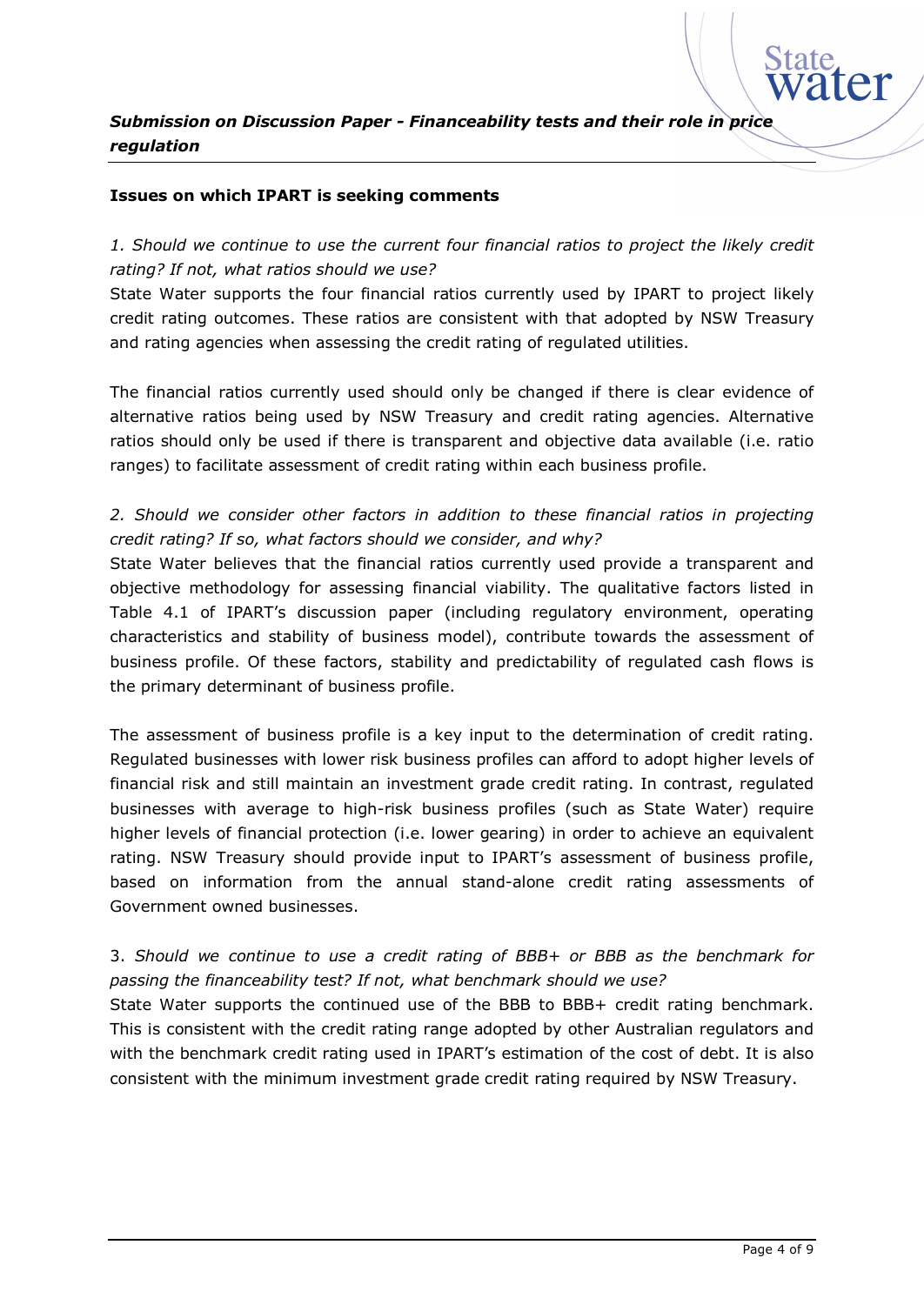

*4. Should we use the actual gearing ratio in assessing financeability, or a notional gearing ratio of 60% (as we do in calculating the WACC)?*

State Water strongly supports the use of notional, rather than actual, gearing levels for the purposes of assessing financial viability. However, the notional debt gearing benchmark should not automatically be 60 per cent for all businesses.

When determining the level of gearing used to calculate the WACC, IPART adopts a benchmark capital structure, rather than the actual financial structure, to ensure that customers will not bear the cost associated with an inefficient financing structure. Similarly, IPART should adopt a benchmark capital structure in undertaking analysis of financial strength. It is inconsistent to adopt benchmark debt gearing for the purposes of determining WACC and actual gearing for the purposes of determining the impact of regulatory decisions (including WACC) on financial viability.

The adoption of notional gearing assumptions removes financing decisions (including capital structure and dividend payout policy) from the revenue determination process. These are essentially decisions for the business and their owners, and should not directly impact on regulatory outcomes.

Under IPART's building block framework, regulated revenue requirements should be the same regardless of whether a business is geared at 0 per cent or 100 per cent. The adoption of actual gearing ratios when assessing financeability, will potentially lead to customers funding inefficient capital structure decisions. Such outcomes may create a perverse incentive for shareholders to increase gearing levels to inefficient levels in order to maximise revenue requirements.

The financeability tests should provide important input to the determination of the benchmark debt gearing, to ensure that determination outcomes are consistent with the achievement of the BBB to BBB+ credit rating outcome used to derive the debt margin. Should a business fail the financeability test under notional (i.e. benchmark) capital structure assumptions, this would indicate the need for a lower debt gearing benchmark.

#### *5. How should IPART respond when a business fails the financeability test?*

State Water supports the basic premise that if an appropriate risk adjusted rate of return is provided, regulated businesses should be able to maintain an investment grade credit rating at debt levels consistent with the target 'benchmark' capital structure used to determine the WACC. There should be no need for an IPART response unless a business fails the financeability test based on notional gearing assumptions.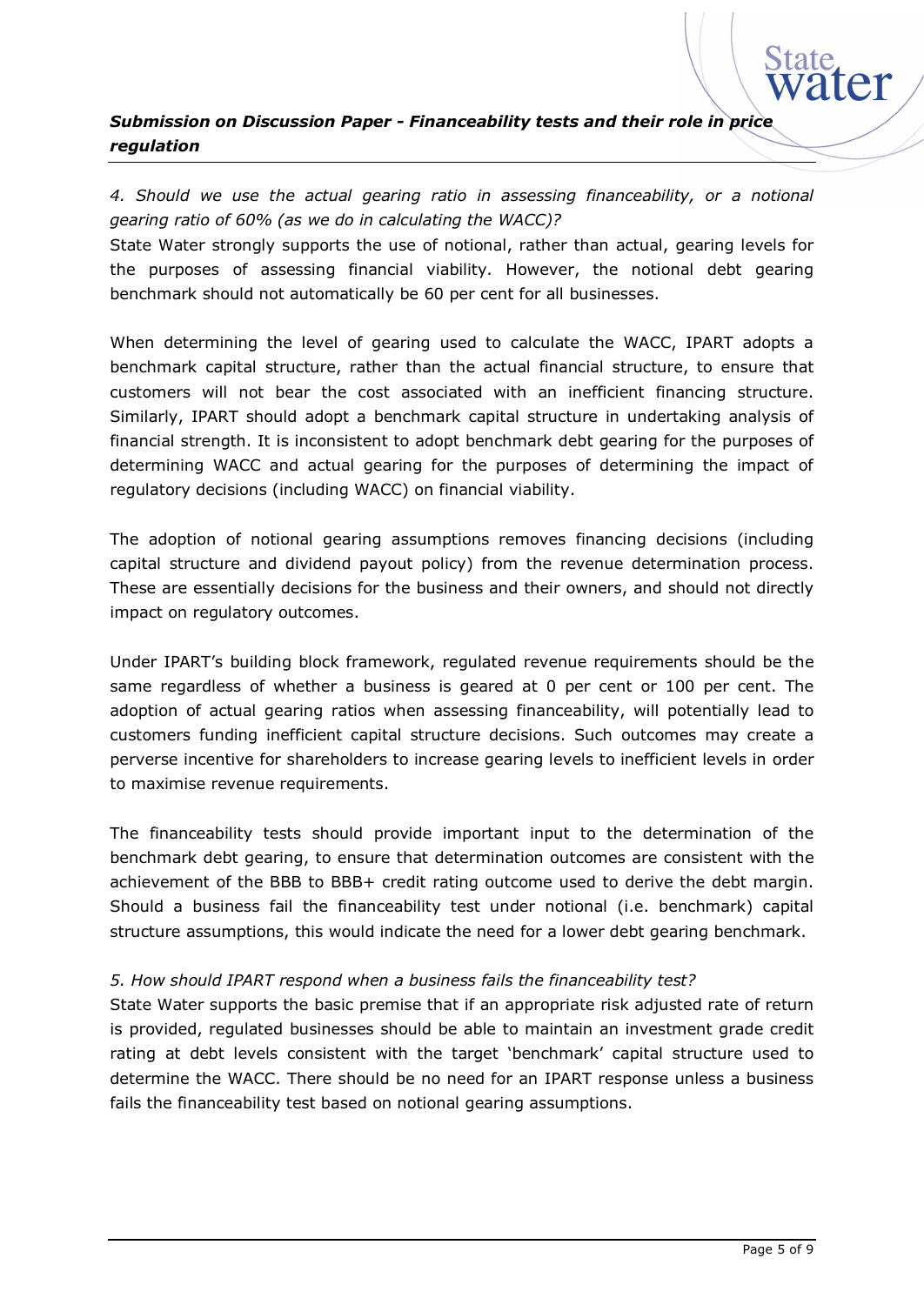

Financeability test outcomes are more significantly impacted by decisions relating to capital structure rather than determination outcomes. In most cases, the failing of financeability tests are due to unreasonably high debt levels (i.e. high financial risk) rather than inadequate regulated revenue. However concerns relating to actual debt levels are removed if notional debt gearing assumptions are adopted, thereby separating financeability issues relating to revenue adequacy from those relating to capital structure. As previously discussed, State Water believes that decisions relating to actual capital structure should be left to the business and its shareholders, and should be outside the scope of IPART's determination.

However, if a business fails the financeability test based on notional (i.e. benchmark) gearing assumptions, this indicates that assumed financial risk is too high relative to the firm's underlying business profile. Under such circumstances, 'notional' gearing assumptions should be lowered to reflect financial risk assumptions that are consistent with the underlying business profile. To ensure consistency within the determination, the WACC should also be adjusted to reflect amended capital structure assumptions.

### *6. Should responsibility for addressing short-term financial viability issues rest with the business and its shareholders, not the regulator?*

Under 'notional' debt gearing assumptions, short-term financial viability issues should not arise, as 'notional' gearing assumptions are not impacted by short-term fluctuations in cash flows and gearing levels

To the extent that short-term viability issues relate to actual gearing levels exceeding the notional benchmark, such concerns should rest with the business and its shareholders. This may necessitate flexibility in capital structure and dividend policies to accommodate short-term fluctuations in debt levels resulting from lumpy capital expenditure etc.

*7. If a regulator finds that additional equity raisings are necessary to ensure financeability, should it include an allowance for this in its building block calculations*? State Water's position is that issues relating to capital structure, including requirements for equity raisings, should be left to the business and its owners. If financeability tests are based on the notional gearing benchmark, there should be no need for allowances relating to equity raisings in the building block calculations.

### *8. Is it appropriate for the regulator to mandate a specific funding strategy to address short-term financial viability issues? If so, in what circumstances?*

State Water believes it is not appropriate for regulators to mandate specific funding strategies. Decisions relating to funding strategies should be left to the business and its owners and will not impact on financeability tests if notional gearing assumptions are adopted.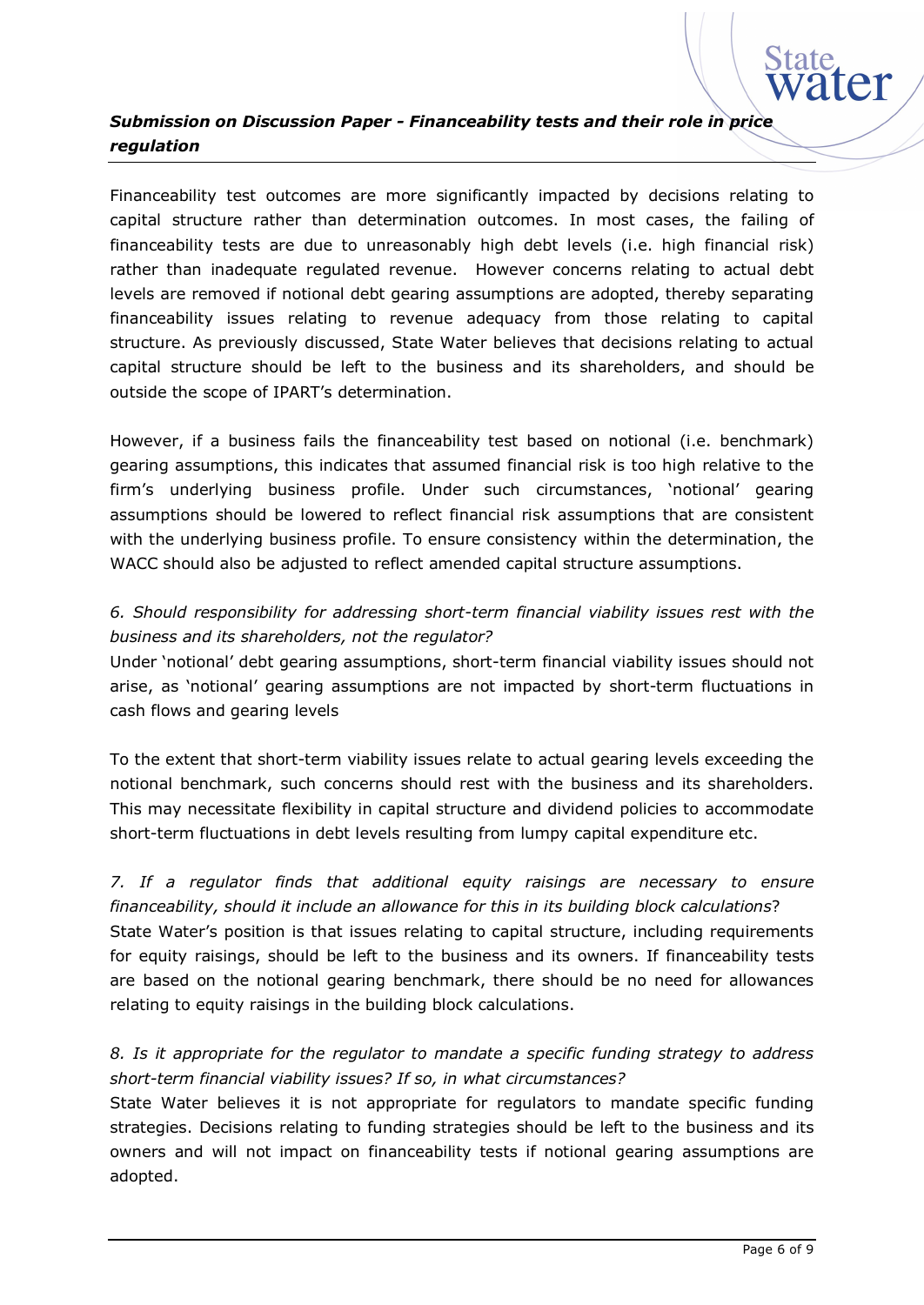# *9. In what circumstances might it be appropriate for IPART to make adjustments to the building block model to address financeability concerns?*

As previously discussed, State Water believes that financeability tests based on notional gearing assumptions provide important information relating to the internal consistency of determination outcomes. If a business fails the financeability test based on notional gearing assumptions, then the benchmark gearing assumption adopted for the WACC should be lowered to enable the achievement of BBB to BBB+ credit rating outcomes, consistent with the determination of debt margin. Otherwise the debt margin in the WACC should be adjusted upwards to reflect projected credit rating outcomes.

*10. What form should any regulatory adjustment to address financeability concerns take?* State Water believes that adjustments should be made to the WACC to ensure internal consistency between input WACC parameters and determination outcomes.

#### *11. Should any adjustments to address financeability concerns be NPV-neutral?*

The extent to revenue adjustments relate to changes in the WACC, by definition such changes will be NPV neutral (i.e. in NPV terms, any increase in the return on capital arising from a higher WACC will be offset by the higher WACC used to discount such return on capital increases).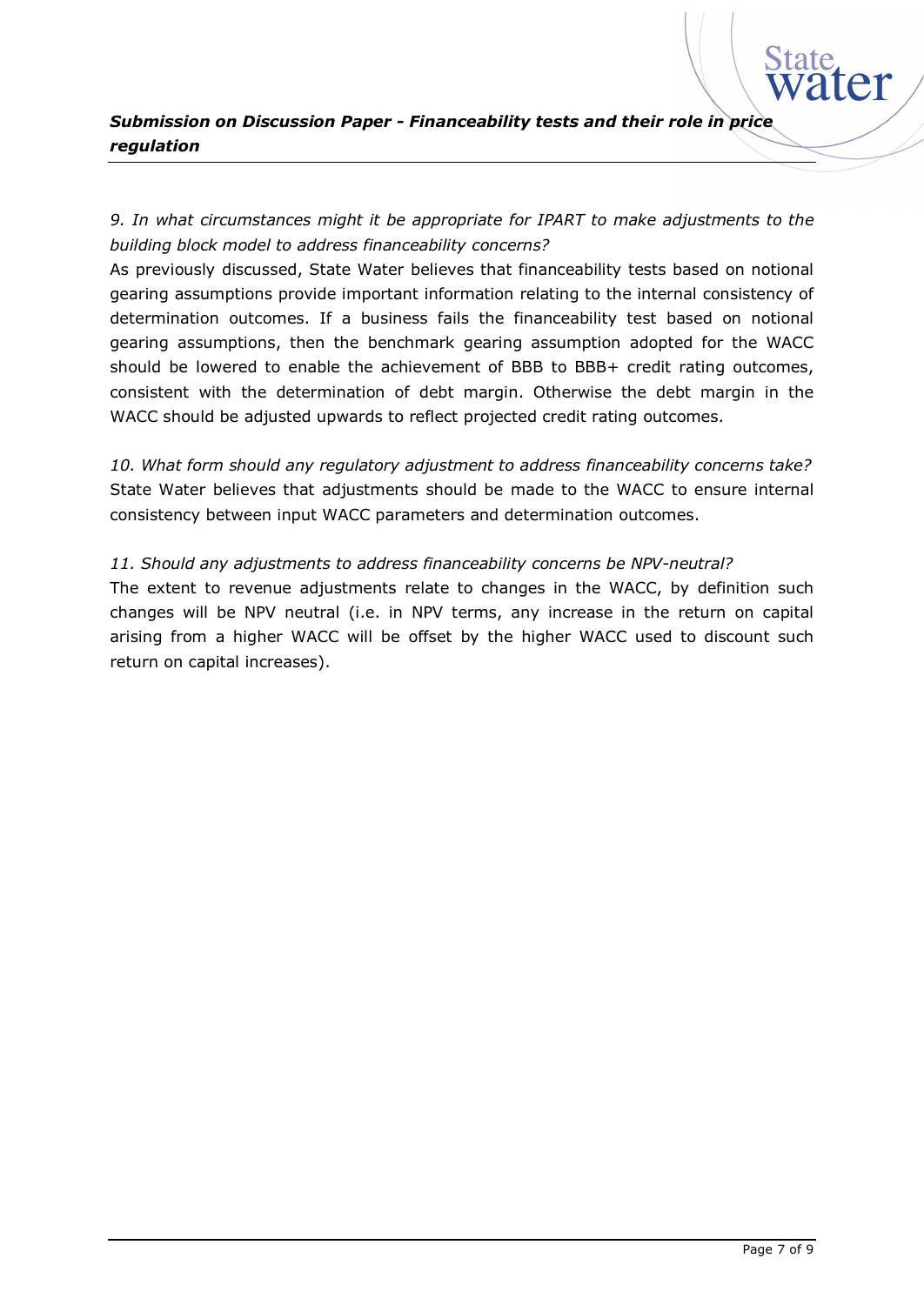

#### **Comments on IPART's Preliminary Views**

Based on IPART's preliminary views, the discussion paper identifies the following steps that would be undertaken during the normal course of a pricing determination:

- 1. use a notional gearing level in the WACC and actual or notional gearing level in the financial ratio analysis
- 2. determine the appropriate business risk profile
- 3. compute financial ratios based on cash flows
- 4. compute the notional credit rating on an annual basis over the determination period
- 5. identify whether there are any potential financeability issues, based on years where the credit rating falls below BBB
- . identify the reasons for the deterioration in the credit rating
- 7. assess whether any change in the capital structure would be able to lift the credit rating back up to investment grade
- 8. quantify the options available to the business and shareholders without making any direct adjustments to any of the building block inputs.

State Water supports this approach subject to the following conditions:

- Step 1 Notional (not actual) gearing should be used in the financial ratio analysis for consistency with the determination of WACC.
- Step 7 Any changes to capital structure in the financial analysis should also be reflected in the notional gearing used to determine WACC.
- Step 8 Advice on options available to the business and shareholders should be limited to the extent that actual gearing levels exceed the notional benchmark. If a notional gearing benchmark is used, there should be no need to advise the business and shareholders on financing decisions relating to capital structure and dividend policy.